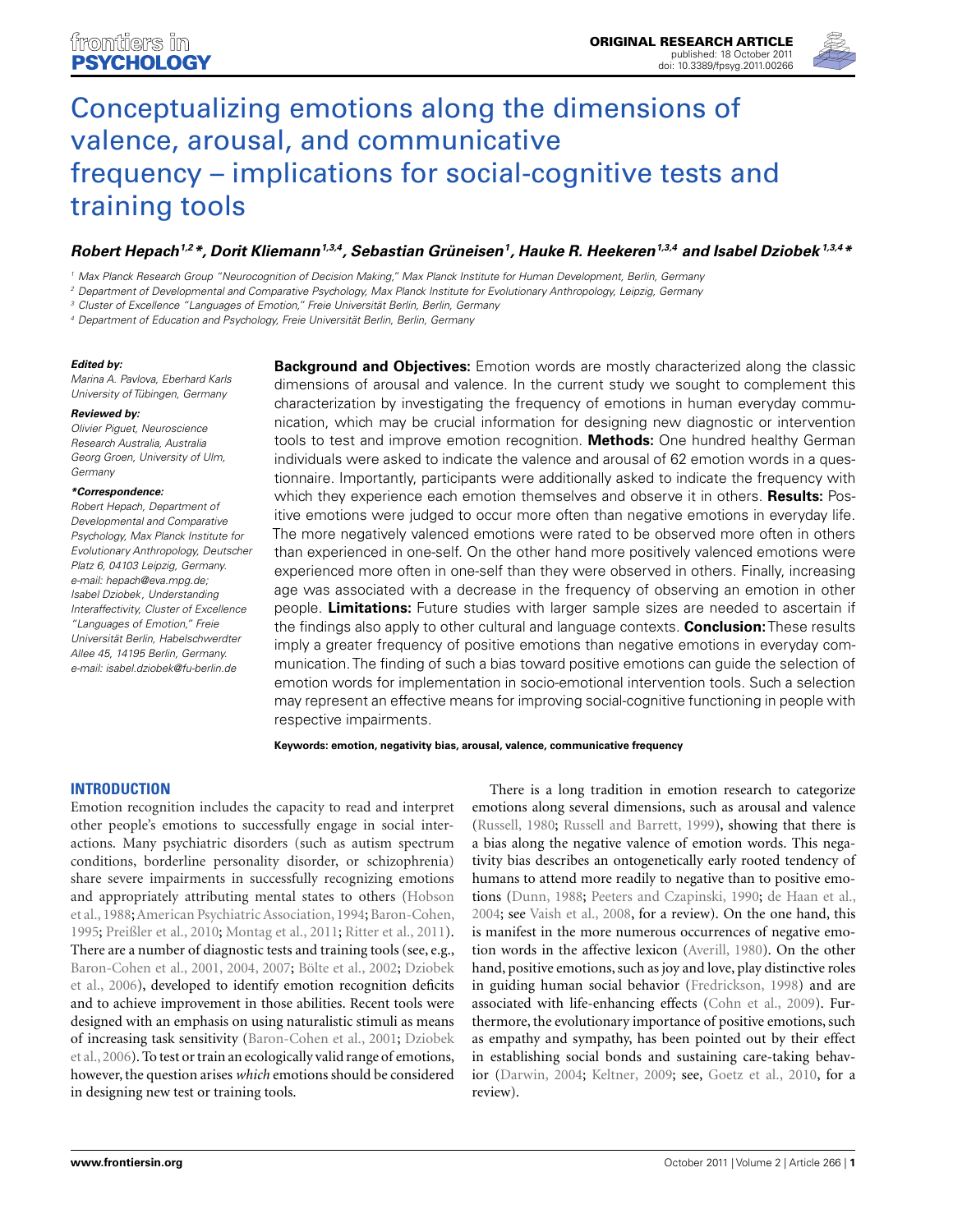The significance of both negative and positive tendencies in emotion words thus necessitates researchers to carefully consider these aspects when designing new tools aimed at enhancing emotion recognition capabilities. Interestingly, previous studies have not been specific when describing the selection criteria for emotion[s](#page-8-0) [included](#page-8-0) [in](#page-8-0) [diagnostic](#page-8-0) [or](#page-8-0) [intervention](#page-8-0) [tools.](#page-8-0) Baron-Cohen et al. [\(2001](#page-8-0)) introduced the "Reading the Mind in the Eyes Test," in which only the eye region of an emotional face is shown to identify the expression. This test includes 36 "target mental states," such as *terrified*, *joking*, and *apologetic*, without giving a reason for selecting these specific emotions. Similarly, [Dziobek et al.](#page-8-0) [\(2006](#page-8-0)) introduced the "Movie for the Assessment of Social Cognition" (MASC), which includes a variety of emotions, such as *jealousy*, *fear*, *anger*, *affection*, *embarrassment*, and *disgust*, without providing a rationale for the particular selection of these emotions. Two emotion training tools for the treatment of autism were introduced in "Mindreading" [\(Baron-Cohen et al., 2004\)](#page-8-0) and "Transporters" [\(Baron-Cohen et al.,2007\)](#page-8-0),including 412 and 15 emotions, respectively. While the first approach represents an effort to include as many emotions as possible, it remains unclear why the second approach chose those specific 15 emotions over others. Of note, the above-mentioned studies and tools are not an exhaustive list of examples. Nevertheless they are illustrative of the fact that in general no specific criteria are reported by which emotions are included in the sample.

Traditionally, emotion words are judged along the dimensions of valence and arousal, the dimensional concept of "valence– arousal–space" [\(Russell, 1980](#page-8-0)). This concept has offered an intuitive and didactically valuable approach for categorizing emotion words [\(Bradley and Lang, 1994\)](#page-8-0). However, the reliance on arousal and valence ratings in establishing emotion taxonomies has been criticized for lacking semantic differentiation between emotions with near-to-identical arousal and valence ratings but distinct meanings [\(Fontaine et al.](#page-8-0), [2007\)](#page-8-0). A potential dimension for complementing a categorization of emotions based on arousal and valence could be the frequency, with which emotions occur in everyday social interactions. Such a dimension can be particularly informative for identifying those positive and negative emotions which individuals are most likely to encounter in everyday life, i.e., those that have a higher communicative frequency. To the best of our knowledge, only one study to date has investigated the frequency of emotions in everyday life [\(Scherer et al.](#page-8-0), [2004\)](#page-8-0). In this study, the authors reported the results of a questionnaire, in which 1242 individuals were asked to recall and describe an event that caused an emotion on the previous day. While this study provide compelling insights into how likely participants are to experience an emotion *themselves*, it did not investigate how likely an emotion is encountered in others. Furthermore, the study focussed on a sub-sample of six emotion categories which were reported to be the most frequent (anger family, happiness family, anxiety, sadness, stress, despair).

In the current study, we sought to extend this approach by asking participants to indicate how often they felt an emotion themselves and how often they observed an emotion in others. Importantly, we significantly extended the number of emotion words presented to the participants. We aimed to obtain an objective measure of communicative frequency of emotions in everyday human interactions by using a questionnaire that surveyed 100 healthy participants to assess not only the valence and arousal levels but also the frequency of emotions on a sample of 62 emotion words. We hypothesized that positive emotions would be judged to occur more frequently than negative ones, based on their importance in everyday social communication. In accordance with work by [Scherer et al.](#page-8-0) [\(2004\)](#page-8-0), we suggested that the frequency with which emotions occur may be one criterion for identifying their social relevance.

#### **MATERIALS AND METHODS PARTICIPANTS AND RECRUITMENT**

Participants were randomly selected from databases of the Max Planck Institute for Human Development, Berlin, Germany, and through public flyers or announcements in the Berlin area. People listed in the database did not have a history of psychological or neurological conditions. Individuals received payment for their participation, and the study was approved by the ethics committee of the Max Planck Institute for Human Development. A total of 100 individuals participated (50 male, mean age  $=$  37 years,  $SD = 12$  years). The questionnaire could be filled out at home and then submitted via email/mail or filled out at the institute. There were no time constraints when completing the questionnaire.

## **PRE-SELECTION PROCESS**

To arrive at a manageable size of emotion words, we pre-selected a set of emotion words to be rated in the questionnaire. In a first step we conducted a literature review on published articles that had assessed emotion taxonomies which differed in reports regarding the number of categorized emotion words, ranging from less than 150 words [\(Shaver et al., 1987;](#page-8-0) [Morgan and Heise, 1988](#page-8-0)) to more than 500 words [\(Clore et al., 1987;](#page-8-0) [Storm and Storm,](#page-8-0) [1987\)](#page-8-0) in the English language. In a second step, we included all words that appeared in at least two taxonomies on an initial list that was translated from the English to the German language. The online database hosted by the University of Leipzig, Germany [\(http://wortschatz-uni-leipzig.de\)](http://wortschatz-uni-leipzig.de) provides the frequency of single words in the German written language, as well as significant neighbors and synonyms of these words [\(Biemann et al., 2004](#page-8-0)). Every word is assigned to a frequency class (FC) according to its occurrence in German corpora data. The general reference point for all words is the masculine definite article "der" because it is the most frequently used word in the German language. For example, if the word "lonely" has an FC-value of 12, it appears  $2^{12}$  times less frequently than the reference word "der" in German. This information was used to further exclude translated words when (1) the translated words were under a frequency of 17 or (2) the translation itself significantly changed the meaning. The frequency value of 17 led to a manageable number of words between 50 and 100. Furthermore, the database was used to exclude the less frequently occurring word of two synonyms.

In addition, emotion words were excluded on a conceptual basis: An emotion word had to resemble a prototypical episode of an emotional experience reasonably independent of dispositional and situational constraints [\(Ben-Ze'ev](#page-8-0), [1997](#page-8-0); [Rosenberg,](#page-8-0) [1998\)](#page-8-0). We therefore excluded emotion words that were clearly situational, such as "homesick." Another important conceptual issue for excluding certain words was the potential for similarities between emotion words given that emotions can be grouped on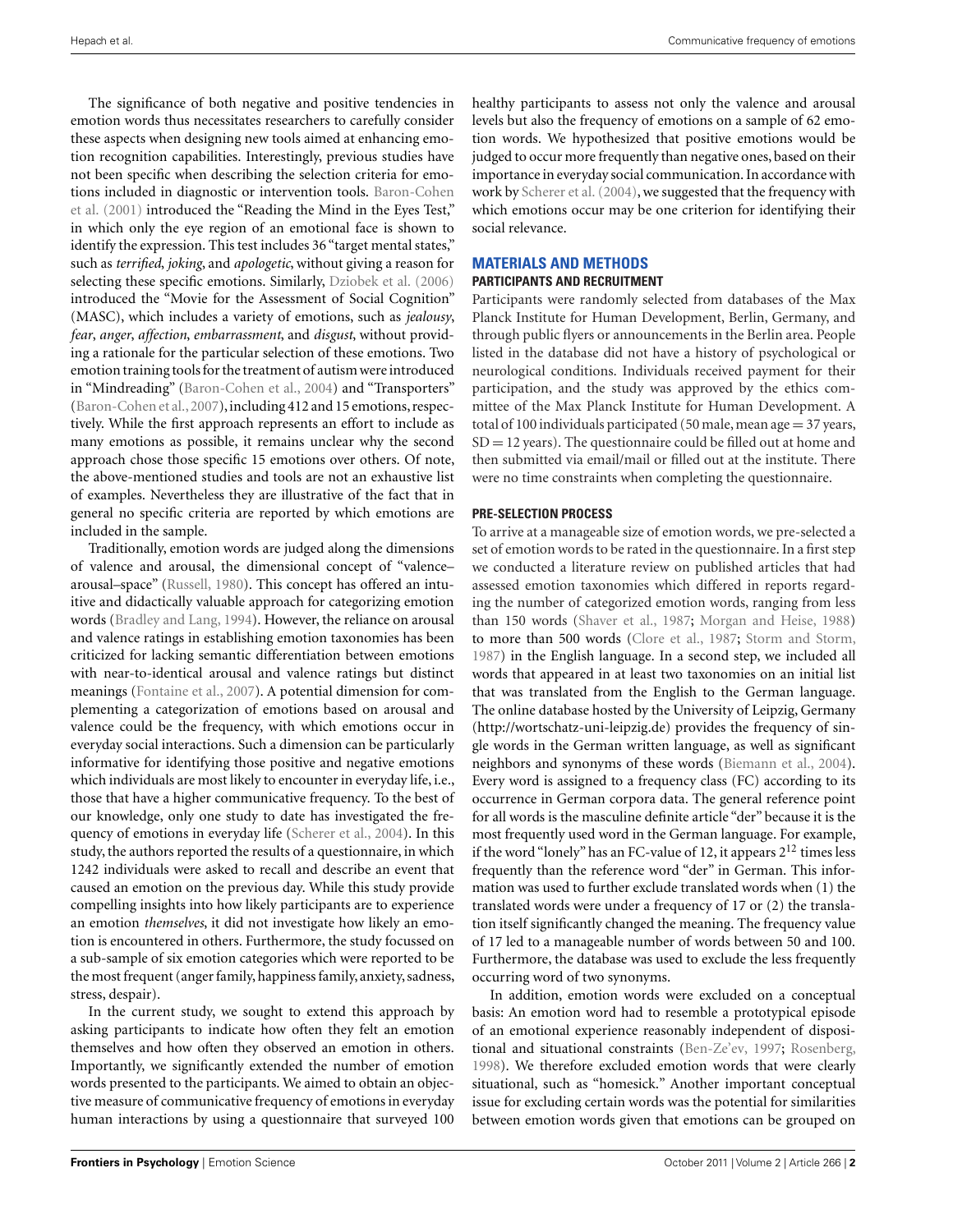a semantic basis. If two emotions shared the same "core affects" [\(Russell and Barrett](#page-8-0), [1999\)](#page-8-0) but differed in that one word is more specialized than the other, we only included the more general term (for instance, "angry" was included rather than "frantic" because the latter is a specialization of the former). A panel of five experts who each possessed a university degree in psychology agreed upon these conceptual exclusions. These methods resulted in a pre-selected sample of 62 emotion words.

#### **QUESTIONNAIRE DESIGN**

The 62 pre-selected emotions were further assessed in four different sections of a newly designed questionnaire. In the first two sections, participants rated each emotion with respect to arousal and valence by employing the visual analog scale, "self assessment manikin" (SAM, [Bradley and Lang, 1994\)](#page-8-0). This scale allowed participants to rate both the valence level ("very positive" to "very negative") and the arousal level ("very calming" to "very arousing") of an emotion using the nine-point Likert scale [\(Likert, 1932\)](#page-8-0). The last two sections of the questionnaire measured the frequency with which each emotion occurred by employing two questions: (1) "How often do you feel the emotion yourself?" and (2) "How often do you observe this emotion in others?" The first measure represented the self-orientated communicative frequency rating (CF-self), while the second measure represented the other-orientated frequency rating (CF-other). For each emotion word, participants were instructed to indicate the frequency that the emotion either occurred or was observed on a Likert scale (1–9) with gaps in between each labeling word ("never" – "seldom" – "sometimes" – "often" – "always").

#### **RESULTS**

**Table 1** summarizes the participants' demographic information including information about their educational levels based on the highest school degree obtained (see description in table caption). We additionally subdivided participants into three age groups (20–30, 31–40, and 41–50 years) to simplify data presentation.

#### **VALENCE AND AROUSAL RATINGS**

Based on the questionnaire ratings, each emotion was categorized as (1) being either high or low arousing and (2) having either negative (higher values) or positive valence, with a cut-off value of 5 (values smaller than 5 were considered "low" and values larger

|  | Table 1   Summary of participants' demographics ( $N = 100$ , 50 males). |
|--|--------------------------------------------------------------------------|
|--|--------------------------------------------------------------------------|

|                 | Lower<br>education<br>level | Intermediate<br>education<br>level | Higher<br>education<br>level | Total |
|-----------------|-----------------------------|------------------------------------|------------------------------|-------|
| $20 - 30$ years | 8                           | 14                                 | 19                           | 41    |
| 31-40 years     | 2                           | 12                                 | 7                            | 21    |
| 41-60 years     | 10                          | 16                                 | 12                           | 38    |
| Total           | 20                          | 42                                 | 38                           | 100   |

The education levels refer to participants highest school degree. The lower education is generally obtained after 9 years at school. Intermediate and higher level are generally obtained after 10 and 13 years, respectively.

than 5 were considered "high"). There were more high arousing (43) than low arousing (19) emotion words, as well as more negative (38) than positive (24) emotion words (Fisher's Exact Test;  $p < 0.001$ ). As predicted, the latter finding reflects the negativity bias in our sample. **[Table 2](#page-3-0)** shows the individual ratings for each of the 62 emotion words.

## **COMMUNICATIVE FREQUENCY RATINGS**

We assessed how CF-self and CF-other scores related to one another using a Pearson's product-moment correlation. This analysis indicated that CF-self and CF-other were positively correlated ( $r$  Pearson = 0.42,  $p < 0.001$ ). Thus, ratings indicated that the more often an emotion is experienced in one-self, the more often it is observed in others.

In a subsequent analysis step, we investigated to what degree the frequency rating of an emotion was influenced by age, gender, education level, valence, and arousal ratings as well as the distinction between observing the emotion in one-self (self) and in others (other). We used a generalized linear mixed model [\(Baayen](#page-8-0), [2008](#page-8-0)) with Poisson error distribution and log-link function including age, gender, education level, valence, arousal, and a dummy-coded self vs. other variable (0 <sup>∼</sup> self, 1 <sup>∼</sup> other) as fixed effects and subject as well as emotion as random effects. The dependent measure was the frequency value for each emotion word. We fitted the model using [the function "lmer" from the R-package lme4 \(](#page-8-0)Bates and Maechler, [2009](#page-8-0); [R Development Core Team](#page-8-0), [2009](#page-8-0)).

The full model provided a significantly better fit than the null model ( $\chi^2$  = 201.26, df = 6, *p* < 0.001). Furthermore, an increase in valence, i.e., higher values resembling negative ratings, was associated with a decrease in frequency  $(-0.03 \pm 0.003, z = -9.95,$  $p < 0.001$ ). In addition, the frequency of an emotion was generally rated higher in others than in one-self  $(0.05 \pm 0.008, z = 6.26, z = 0.008)$  $p < 0.001$ ). There was no significant effect for age ( $-0.002 \pm 0.001$ , *z* = −1.948, *p* = 0.051), gender (0.008 ± 0.025, *z* = 0.3, *p* = 0.76), education level  $(0.007 \pm 0.012, z = 0.58, p = 0.57)$ , or arousal  $(0.0002 \pm 0.002, z = 0.064, p = 0.95)$ . Two highly significant main effects lead us to fit a second model including an interaction of the self/other factor and valence (*z*-transformed) as an additional fixed effect. Fitting this model provided a better fit of the data compared to the null model ( $\chi^2 = 470.42$ , df = 7,  $p < 0.001$ ). Again, an increase in valence was associated with a decrease in frequency (−0.14 ± 0.008,*z* = −16.9,*p* < 0.001). Likewise, the frequency of an emotion was generally rated higher in others than in one-self  $(0.07 \pm 0.009, z = 8.52, p < 0.001)$ . Again, there was no significant effect for age  $(-0.002 \pm 0.001,$ *z* = −1.958, *p* = 0.0502), gender (0.008 ± 0.025,*z* = 0.3, *p* = 0.75), education level  $(0.007 \pm 0.012, z = 0.55, p = 0.58)$ , or arousal  $(0.0005 \pm 0.002, z = 0.193, p = 0.85)$ . In addition, the interaction effect between valence and self/other was associated with the frequency rating  $(0.14 \pm 0.008, z = 16.39, p < 0.001)$  suggesting that the effect of an emotion's valence on the frequency rating was dependent on whether the judgment was made for occurring in one-self or in others, respectively.

This led us to fit two additional models with age, gender, education level, valence, arousal, and a dummy-coded self vs. other variable (0 <sup>∼</sup> self, 1 <sup>∼</sup> other) as fixed effects and subject as well as emotion as random effects. One of the models used CF-self as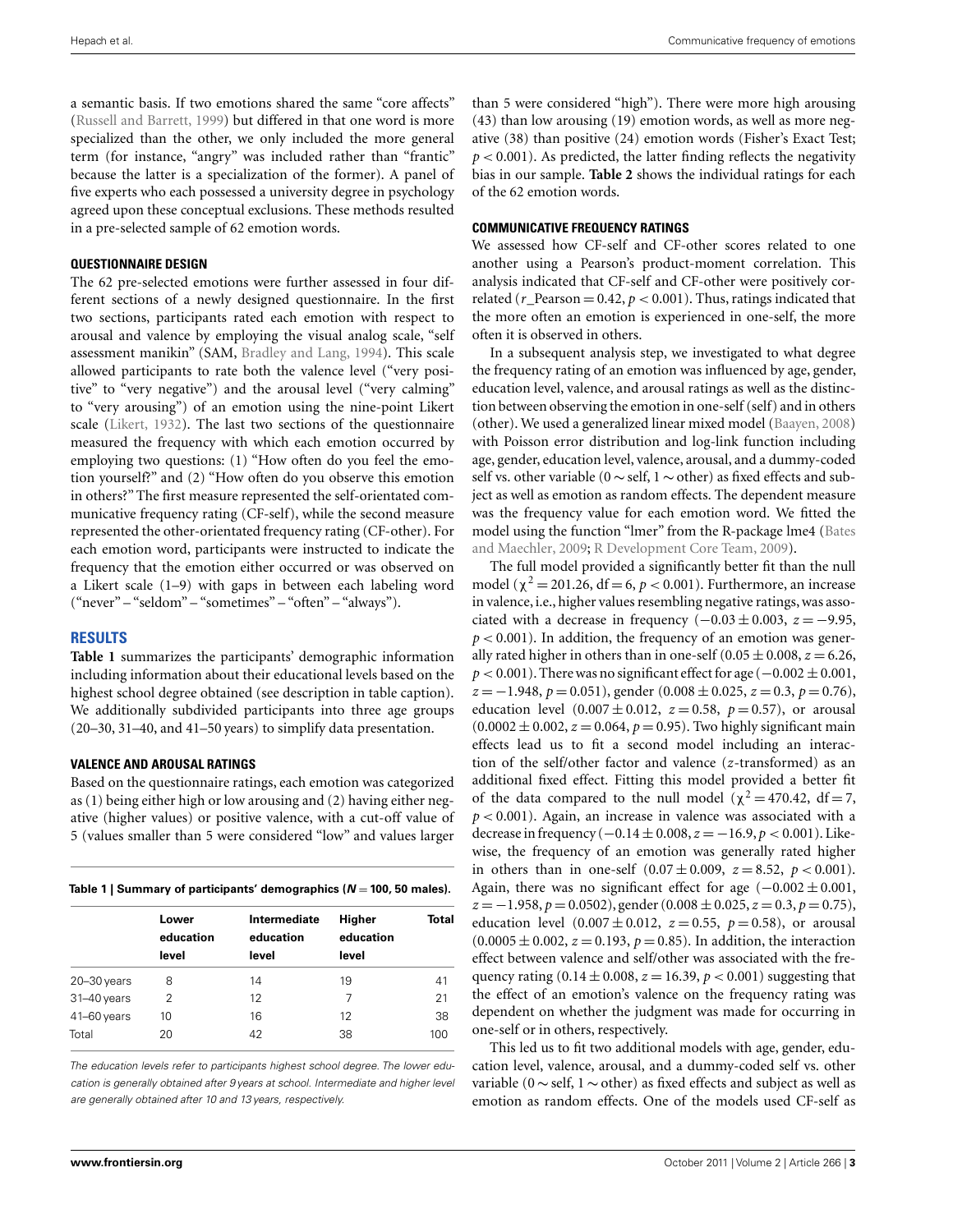<span id="page-3-0"></span>

| Table 2   Emotion ratings for arousal, valence, CF-self, CF-other, and |  |
|------------------------------------------------------------------------|--|
| CF-overall in alphabetical order.                                      |  |

| Emotion       | Arousal | Valence | <b>CF-self</b> | <b>CF-other</b> | <b>CF-overall</b> |
|---------------|---------|---------|----------------|-----------------|-------------------|
| Affectionate  | 2.9     | 2.57    | 6.41           | 5.8             | 6.105             |
| Aggressive    | 8.12    | 7.67    | 4.26           | 5.9             | 5.08              |
| Aggrieved     | 5.91    | 5.65    | 4.85           | 5.05            | 4.95              |
| Aghast        | 7.2     | 6.47    | 3.71           | 4.43            | 4.07              |
| Agonized      | 6.99    | 7.52    | 2.42           | 3.21            | 2.815             |
| Amused        | 3.45    | 2.47    | 6.4            | 6.09            | 6.245             |
| Angry         | 8.06    | 7.5     | 4.58           | 5.38            | 4.98              |
| Anxious       | 7.04    | 6.59    | 4.07           | 5.2             | 4.635             |
| Apologetic    | 4.73    | 4.84    | 4.43           | 4.33            | 4.38              |
| Ashamed       | 5.88    | 6.01    | 3.56           | 3.8             | 3.68              |
| Bored         | 4.04    | 5.83    | 3.74           | 5.35            | 4.545             |
| Carefree      | 3.4     | 2.34    | 6.62           | 6.34            | 6.48              |
| Caring        | 3.65    | 3.06    | 6.53           | 5.48            | 6.005             |
| Compassionate | 4.95    | 5.47    | 4.56           | 4.34            | 4.45              |
| Concerned     | 6.27    | 5.6     | 5.58           | 5.51            | 5.545             |
| Confident     | 2.7     | 2.61    | 6.55           | 5.52            | 6.035             |
| Confused      | 6.29    | 6.14    | 3.55           | 4.4             | 3.975             |
| Contemptuous  | 6.46    | 7.53    | 2.63           | 3.62            | 3.125             |
| Content       | 2.05    | 2.28    | 6.35           | 5.56            | 5.955             |
|               | 6.97    | 6.68    | 5.22           | 6.11            | 5.665             |
| Cross         |         |         |                |                 |                   |
| Curious       | 5.01    | 3.34    | 6.95           | 6.03            | 6.49              |
| Desperate     | 7.48    | 7.53    | 3.54           | 4.16            | 3.85              |
| Disappointed  | 5.95    | 6.73    | 4.72           | 5.26            | 4.99              |
| Disgusted     | 6.87    | 7.42    | 3.34           | 3.89            | 3.615             |
| Doubtful      | 6.05    | 6.25    | 4.85           | 5.45            | 5.15              |
| Embarrassed   | 4.96    | 5.04    | 4.19           | 4.73            | 4.46              |
| Enthusiastic  | 5.73    | 2.66    | 5.2            | 4.76            | 4.98              |
| Envious       | 7.54    | 6.75    | 3.89           | 5.09            | 4.49              |
| Expectant     | 5.37    | 3.57    | 5.49           | 5.88            | 5.685             |
| Frantic       | 8.41    | 7.41    | 3.27           | 3.5             | 3.385             |
| Frustrated    | 6.9     | 7.46    | 4.21           | 5.4             | 4.805             |
| Grateful      | 3       | 2.52    | 6.46           | 5.29            | 5.875             |
| Grievous      | 6.26    | 6.82    | 3.98           | 4.6             | 4.29              |
| Guilty        | 6.59    | 7.03    | 3.4            | 3.49            | 3.445             |
| Hateful       | 8.16    | 8.27    | 2.42           | 3.45            | 2.935             |
| Humble        | 4.96    | 5.9     | 3.48           | 3.25            | 3.365             |
| Hurt          | 6.26    | 6.64    | 3.88           | 4.76            | 4.32              |
| In love       | 6.27    | 1.72    | 5.48           | 5.52            | 5.5               |
| Interested    | 3.96    | 2.54    | 7.36           | 6.19            | 6.775             |
| Jaunty        | 5.98    | 3.98    | 4.35           | 4.9             | 4.625             |
| Jealous       | 6.14    | 6.92    | 3.26           | 5.2             | 4.23              |
| Joyful        | 4.55    | 2       | 6.58           | 6.2             | 6.39              |
| Jubilant      | 5.08    | 1.77    | 5.17           | 4.62            | 4.895             |
| Jumpy         | 7.22    | 6.37    | 3.54           | 4.41            | 3.975             |
| Lonely        | 5.78    | 7.17    | 3.85           | 5.14            | 4.495             |
| Lyrical       | 5.08    | 3.18    | 5.03           | 5.2             | 5.115             |
| Melancholic   | 4.42    | 5.76    | 4.16           | 4.23            | 4.195             |
| Offended      | 6.04    | 6.49    | 3.92           | 5.27            | 4.595             |
| Panic         | 8.26    | 7.78    | 2.8            | 3.36            | 3.08              |
| Pardoning     | 3.56    | 3.36    | 5.17           | 4.13            | 4.65              |
| Passionate    | 5.69    | 2.21    | 6.11           | 4.78            | 5.445             |
|               |         |         |                |                 |                   |

| <b>Emotion</b> | Arousal | <b>Valence</b> | <b>CF-self</b> | <b>CF-other</b> | <b>CF-overall</b> |
|----------------|---------|----------------|----------------|-----------------|-------------------|
| Proud          | 4.12    | 2.8            | 5.38           | 5.44            | 5.41              |
| Relaxed        | 1.72    | 2.37           | 6.07           | 5.08            | 5.575             |
| Relieved       | 2.68    | 2.45           | 5.38           | 5.02            | 5.2               |
| Remorseful     | 5.29    | 5.53           | 3.33           | 3.35            | 3.34              |
| Sad            | 5.91    | 6.6            | 4.51           | 5.48            | 4.995             |
| Shocked        | 7.56    | 6.86           | 3.26           | 3.89            | 3.575             |
| Sick           | 6.71    | 7.6            | 3.65           | 4.23            | 3.94              |
| Surprised      | 5.74    | 4.09           | 4.73           | 5.14            | 4.935             |
| Triumphant     | 5.5     | 3.48           | 3.77           | 4.09            | 3.93              |
| Troubled       | 6.43    | 5.77           | 4.89           | 5.39            | 5.14              |
| Wistful        | 5.47    | 6.03           | 3.52           | 3.74            | 3.63              |

The German translations were used in the actual questionnaire.

the dependent measure while the second one was computed for CF-other as the dependent measure. The first model, using CFself as the dependent measure, resulted in a significantly better fit compared to the null model ( $\chi^2 = 168.07$ , df = 5, *p* < 0.001). Furthermore, the only fixed effect with a significant effect on CFself was, just as for the previous models, valence  $(-0.05 \pm 0.004,$  $z = -11.63$ ,  $p < 0.001$ ). That is the more negative emotions were observed less often in one-self than positive emotions. There was no significant effect for age  $(-0.001 \pm 0.001, z = -0.892,$ *p* = 0.372), gender (−0.02 ± 0.028, *z* = −0.74, *p* = 0.46), education level  $(-0.011 \pm 0.013, z = -0.89, p = 0.38)$ , or arousal  $(-0.0044 \pm 0.003, z = -1.317, p = 0.19).$ 

The second additional model with CF-other as the dependent measure resulted in a significantly better fit than the null model ( $χ² = 50.017$ , df = 5, *p* < 0.001). As for the previous models, an increase in valence ratings, toward more negative values, was associated with a decrease in frequency  $(-0.02 \pm 0.004,$  $z = -3.854$ ,  $p < 0.001$ ) indicating that negative emotions were observed less often in others than positive emotions. The second fixed effect which had a significant influence on CF-other was age (−0.003 ± 0.001,*z* = −2.659,*p* < 0.01) suggesting that an increase in age was associated with a decrease in the frequency of observing an emotion in others. There was no significant effect for gender  $(0.029 \pm 0.029, z = 1.01, p = 0.31)$ , education level  $(0.023 \pm 0.014, z = 0.014, z = 0.014)$  $z = 1.67$ ,  $p = 0.095$ ), or arousal  $(0.005 \pm 0.003, z = 1.48, p = 0.14)$ . A final model fitted to investigate the interaction effect of age and valence on CF-other did not reveal a significant interaction effect for the two fixed factors. The interaction effect of valence and frequency ratings for self and other are illustrated in **[Figure 1](#page-4-0)**. In summary,for both CF-self and CF-other-ratings positive emotions were judged to be more frequent than negative emotions. However, very positive emotions were rated to be experienced more frequently in one-self than to be observed in others while very negative emotions were rated to be observed more often in others than experienced in one-self.

## **VALENCE, AROUSAL, AND COMMUNICATIVE FREQUENCY AS SELECTION CRITERIA FOR A SET OF EMOTION WORDS**

(Continued)

We now demonstrate a concrete example of how communicative frequency can be used to arrive at a certain set of emotion words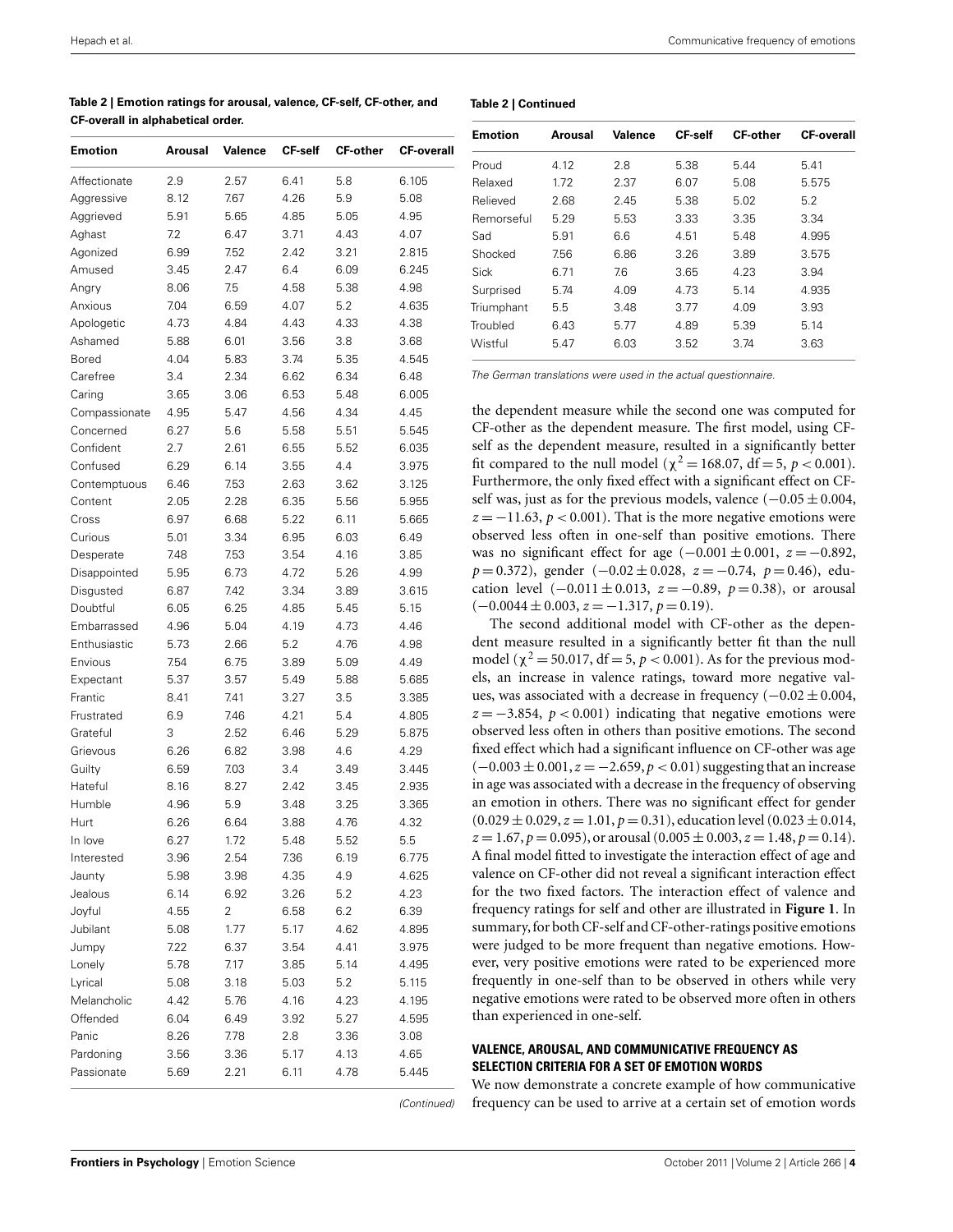<span id="page-4-0"></span>

(40, in our example) complementing arousal and valence values. To arrive at an as accurate as possible estimate of the frequency with which an emotion occurs in everyday communication we collapsed across the two significantly correlated CF-self and CFother scores,  $r$ <sup>D</sup>earson = 0.42,  $p$  < 0.001, for each emotion (see also **[Tables 2](#page-3-0)** and **[3](#page-5-0)**). Thus, the overall communicative frequency rating, CF-overall, should provide a more parsimonious estimate of the actual frequency of occurrence than any one individual frequency rating by itself.

Given an initial emotion word list (in this case 62), we created four categories along arousal and valence: (1) high arousal/negative valence (HA/NV), (2) high arousal/positive valence (HA/PV), (3) low arousal/negative valence (LA/NV), and (4) low arousal/positive valence (LA/PV) using a cut-off value of 5 ( $\lt$ 5 ∼ low,  $>5$  ∼ high). The distribution of the initial 62 emotion words consisted of 33 words with HA/NV, 10 words with HA/PV, 14 words with LA/PV, and 5 words with LA/NV. To make sure that the selected emotion words are representative of the initial 62 emotion words with respect to the distribution of the four categories, we kept the initial proportion of the four categories the same. For example, initially there were 33 highly arousing/negative valence emotion words within the 62 emotion words. With respect to a sample of 40 emotions the according number of highly arousing/negative emotion words was 20. Therefore, the 20 emotion words with the highest overall frequency rating (CF-overall), which is the average of the CF-self and CFother scores, were included in that particular category. The final selection of 40 emotion words consisted of 20 HA/NV, 6 HA/PV, 10 LA/PV, and 4 LA/NV emotion words (see **[Table 4](#page-6-0)**).

The mean ratings of the overall communicative frequency for each of the four word categories are displayed in **[Table 5](#page-6-0)**.

#### **DISCUSSION**

In the present study, a total of 100 participants filled out a questionnaire that was designed to assess the valence and arousal levels of 62 emotion words. In addition, participants were asked to estimate two frequencies of occurrences, i.e., how often they experienced an emotion themselves (self-oriented) and how often they observed that emotion in others (other-oriented). The average of these two frequency estimates describes the frequency of emotions that occur in everyday human interactions. The results showed that positive emotions were generally judged to occur more frequently than negative emotions suggesting that there is a bias toward a greater frequency of occurrence of positive emotions in everyday life. On the one hand, the more negatively valenced emotions were rated to be observed more often in others than experienced in one-self while, on the other hand, more positively valenced emotions were experienced more often in one-self than they were observed in others. Finally, the higher the participants'age, the lower the frequency with which they observed emotions in other people. The communicative frequency of emotions may complement the dimensions of valence and arousal in determining the social relevance of emotions. This information can be valuable for researchers designing tools and interventions, which incorporate a selection of emotion words.

Firstly, the results of the conducted questionnaire replicated the "negativity bias" in the human affective lexicon (for a review, see [Fredrickson](#page-8-0), [1998](#page-8-0)). Negative emotion words were more numerous than positive emotion words. From an evolutionary perspective, a tendency to attend more strongly to negative stimuli rather than positive stimuli may have evolved to avoid harmful situations [\(Peeters and Czapinski](#page-8-0), [1990\)](#page-8-0). Hence, the adaptive significance of attending to negative stimuli may have led to the greater frequency of negative emotion words observed in the human affective lexicon.

Although negative emotion words are more numerous in the affective lexicon, our results suggest that they do not appear more frequently in everyday human interactions.We were not only interested in how often participants reported experiencing an emotion themselves, but wanted to assess additionally how frequently they reported observing these emotions in others. Thus, the current stud[y's results extend the findings of a previous study by](#page-8-0) Scherer et al. [\(2004](#page-8-0)) in which reports of personal experience were used to estimate the probability of experiencing a given emotion in everyday life. By allowing participants to rate how often they experience an emotion themselves *and* how often they observe it in others, we arrived at a larger set of emotion words not restricted by participants' explicit recollection of past events. The scores from the two questions assessing self-oriented and other-oriented frequency of emotions were averaged to obtain a parsimonious estimate of the probability for encountering an emotion in a human interaction.

Despite the negativity bias in the written language, positive emotions were perceived to occur at a greater frequency than negative emotions. There appears to be a disparity between the negativity bias in the human affective lexicon and the increased frequency of experiencing and observing positive emotions in everyday communication. This may suggest that the display of negative emotions is regarded as less socially desirable. Intuitively, humans feel more inclined to keep negative feelings and thoughts private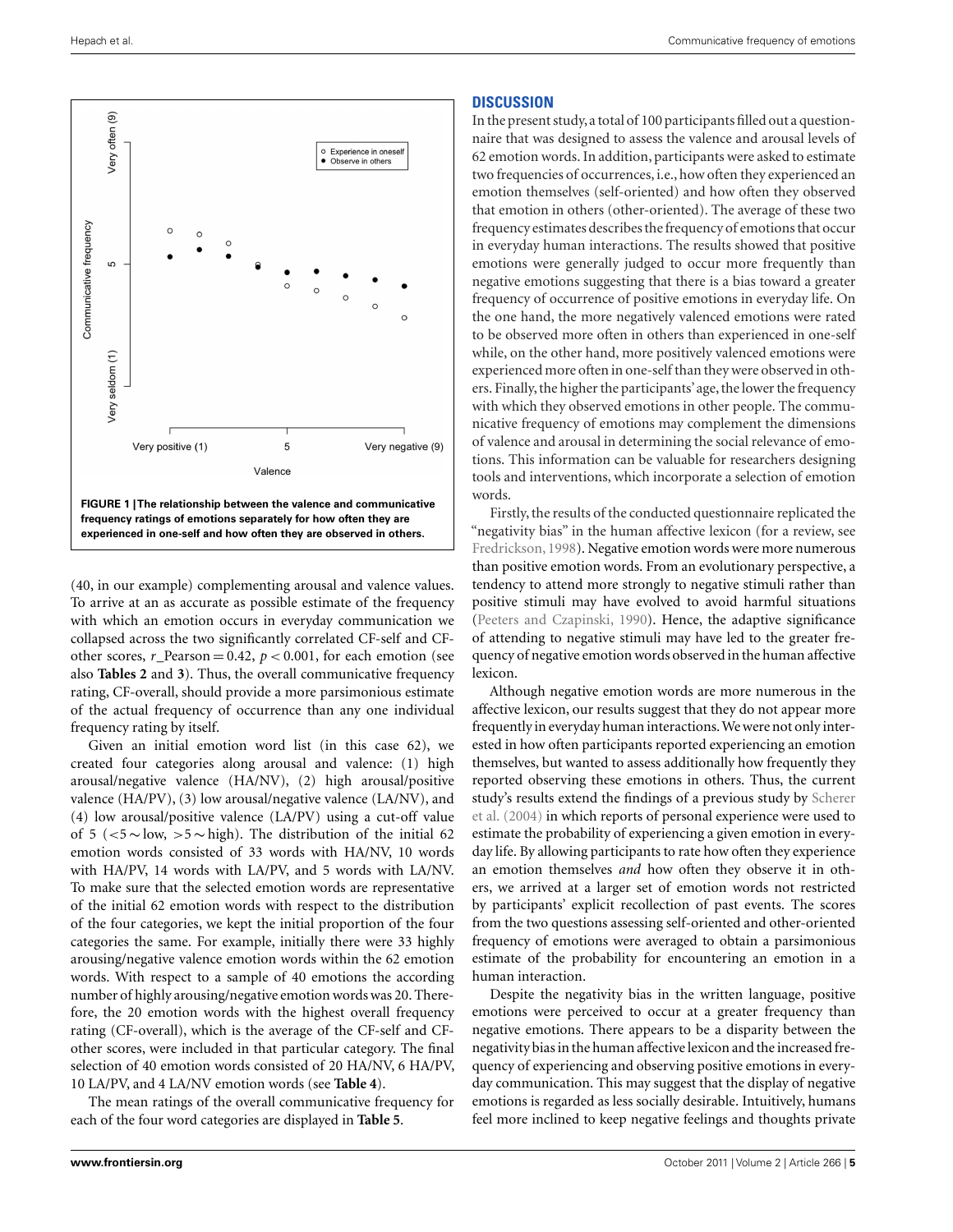## <span id="page-5-0"></span>**Table 3 | Emotions ranked by arousal, valence, and overall communicative frequency with respective values.**

| <b>Ranked by arousal</b> |      | <b>Ranked by valence</b> |      |               | Ranked by overall communicative frequency |  |
|--------------------------|------|--------------------------|------|---------------|-------------------------------------------|--|
| Frantic                  | 8.41 | Hateful                  | 8.27 | Interested    | 6.775                                     |  |
| Panic                    | 8.26 | Panic                    | 7.78 | Curious       | 6.49                                      |  |
| Hateful                  | 8.16 | Aggressive               | 7.67 | Carefree      | 6.48                                      |  |
| Aggressive               | 8.12 | <b>Sick</b>              | 7.6  | Joyful        | 6.39                                      |  |
| Angry                    | 8.06 | Desperate                | 7.53 | Amused        | 6.245                                     |  |
| Shocked                  | 7.56 | Contemptuous             | 7.53 | Affectionate  | 6.105                                     |  |
| Envious                  | 7.54 | Agonized                 | 7.52 | Confident     | 6.035                                     |  |
| Desperate                | 7.48 | Angry                    | 7.5  | Caring        | 6.005                                     |  |
| Jumpy                    | 7.22 | Frustrated               | 7.46 | Content       | 5.955                                     |  |
| Aghast                   | 7.2  | Disgusted                | 7.42 | Grateful      | 5.875                                     |  |
| Anxious                  | 7.04 | Frantic                  | 7.41 | Expectant     | 5.685                                     |  |
| Agonized                 | 6.99 | Lonely                   | 7.17 | Cross         | 5.665                                     |  |
| Cross                    | 6.97 | Guilty                   | 7.03 | Relaxed       | 5.575                                     |  |
| Frustrated               | 6.9  | Jealous                  | 6.92 | Concerned     | 5.545                                     |  |
| Disgusted                | 6.87 | Shocked                  | 6.86 | In love       | 5.5                                       |  |
| Sick                     | 6.71 | Grievous                 | 6.82 | Passionate    | 5.445                                     |  |
| Guilty                   | 6.59 | Envious                  | 6.75 | Proud         | 5.41                                      |  |
| Contemptuous             | 6.46 | Disappointed             | 6.73 | Relieved      | 5.2                                       |  |
| Troubled                 | 6.43 | Cross                    | 6.68 | Doubtful      | 5.15                                      |  |
| Confused                 | 6.29 | Hurt                     | 6.64 | Troubled      | 5.14                                      |  |
| Concerned                | 6.27 | Sad                      | 6.6  | Lyrical       | 5.115                                     |  |
| In love                  | 6.27 | Anxious                  | 6.59 | Aggressive    | 5.08                                      |  |
| Grievous                 | 6.26 | Offended                 | 6.49 | Sad           | 4.995                                     |  |
| Hurt                     | 6.26 | Aghast                   | 6.47 | Disappointed  | 4.99                                      |  |
| Jealous                  | 6.14 | Jumpy                    | 6.37 | Angry         | 4.98                                      |  |
| Doubtful                 | 6.05 | Doubtful                 | 6.25 | Enthusiastic  | 4.98                                      |  |
| Offended                 | 6.04 | Confused                 | 6.14 | Aggrieved     | 4.95                                      |  |
| Jaunty                   | 5.98 | Wistful                  | 6.03 | Surprised     | 4.935                                     |  |
| Disappointed             | 5.95 | Ashamed                  | 6.01 | Jubilant      | 4.895                                     |  |
| Aggrieved                | 5.91 | Humble                   | 5.9  | Frustrated    | 4.805                                     |  |
| Sad                      | 5.91 | Bored                    | 5.83 | Pardoning     | 4.65                                      |  |
| Ashamed                  | 5.88 | Troubled                 | 5.77 | Anxious       | 4.635                                     |  |
| lonely                   | 5.78 | Melancholic              | 5.76 | Jaunty        | 4.625                                     |  |
| Surprised                | 5.74 | Aggrieved                | 5.65 | Offended      | 4.595                                     |  |
| Enthusiastic             | 5.73 | Concerned                | 5.6  | <b>Bored</b>  | 4.545                                     |  |
| Passionate               | 5.69 | Remorseful               | 5.53 | Lonely        | 4.495                                     |  |
| Triumphant               | 5.5  | Compassionate            | 5.47 | Envious       | 4.49                                      |  |
| Wistful                  | 5.47 | Embarrassed              | 5.04 | Embarrassed   | 4.46                                      |  |
| Expectant                | 5.37 | Apologetic               | 4.84 | Compassionate | 4.45                                      |  |
| Remorseful               | 5.29 | Surprised                | 4.09 | Apologetic    | 4.38                                      |  |
| Jubilant                 | 5.08 | Jaunty                   | 3.98 | Hurt          | 4.32                                      |  |
| Lyrical                  | 5.08 | Expectant                | 3.57 | Grievous      | 4.29                                      |  |
| Curious                  | 5.01 | Triumphant               | 3.48 | Jealous       | 4.23                                      |  |
| Embarrassed              | 4.96 | Pardoning                | 3.36 | Melancholic   | 4.195                                     |  |
| Humble                   | 4.96 | Curious                  | 3.34 | Aghast        | 4.07                                      |  |
| Compassionate            | 4.95 | Lyrical                  | 3.18 | Jumpy         | 3.975                                     |  |
| Apologetic               | 4.73 | Caring                   | 3.06 | Confused      | 3.975                                     |  |
| Joyful                   | 4.55 | Proud                    | 2.8  | Sick          | 3.94                                      |  |
| Melancholic              | 4.42 | Enthusiastic             | 2.66 | Triumphant    | 3.93                                      |  |
| Proud                    | 4.12 | Confident                | 2.61 | Desperate     | 3.85                                      |  |
| Bored                    | 4.04 | Affectionate             | 2.57 | Ashamed       | 3.68                                      |  |
| Interested               | 3.96 | Interested               | 2.54 | Wistful       | 3.63                                      |  |
| Caring                   | 3.65 | Grateful                 | 2.52 | Disgusted     | 3.615                                     |  |
|                          |      |                          |      |               |                                           |  |

(Continued)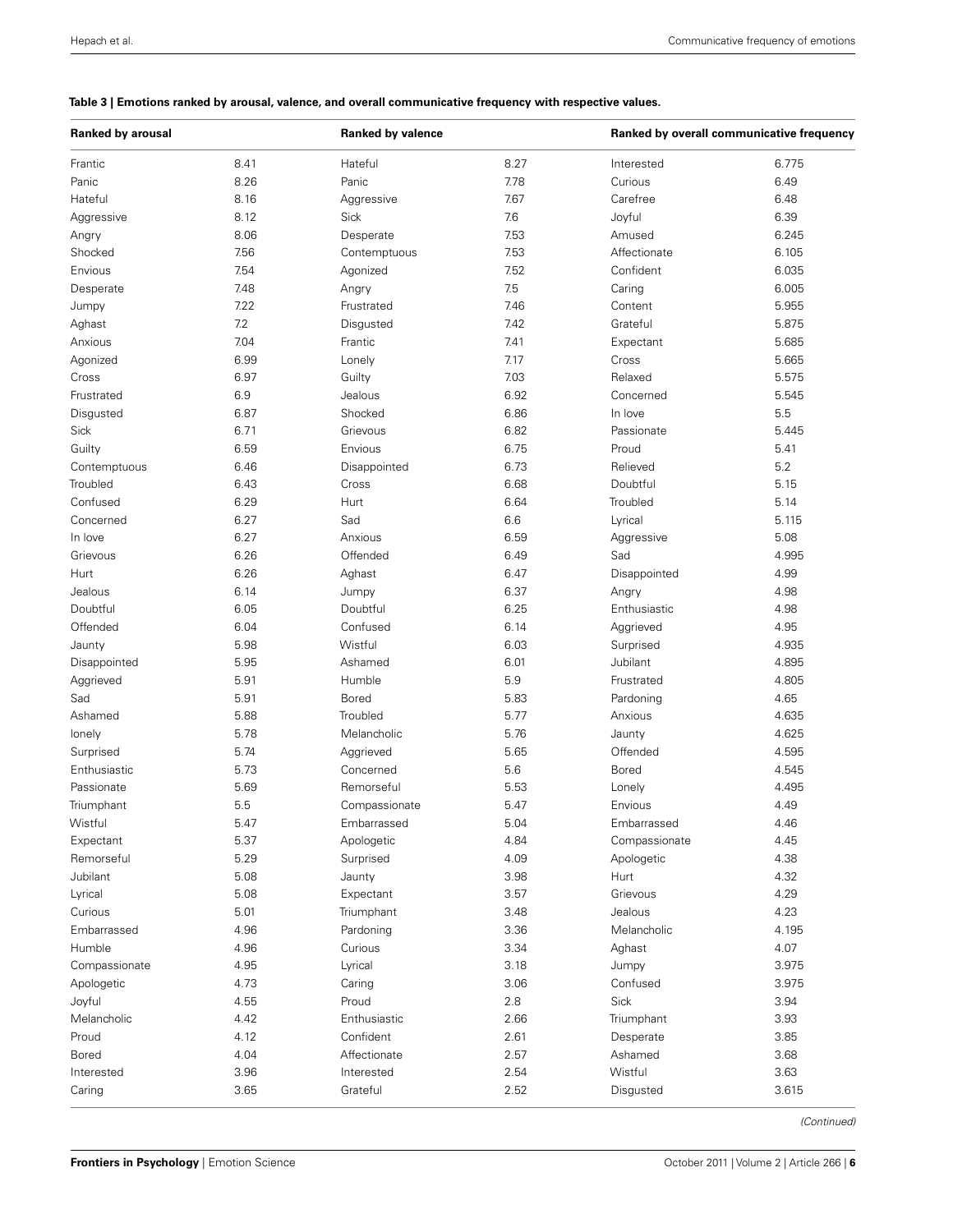#### <span id="page-6-0"></span>**Table 3 | Continued**

| <b>Ranked by arousal</b> |      |                 | <b>Ranked by valence</b> |              | Ranked by overall communicative frequency |  |
|--------------------------|------|-----------------|--------------------------|--------------|-------------------------------------------|--|
| Pardoning                | 3.56 | Amused          | 2.47                     | Shocked      | 3.575                                     |  |
| Amused                   | 3.45 | Relieved        | 2.45                     | Guilty       | 3.445                                     |  |
| Carefree                 | 3.4  | Relaxed         | 2.37                     | Frantic      | 3.385                                     |  |
| Grateful                 | 3    | Carefree        | 2.34                     | Humble       | 3.365                                     |  |
| Affectionate             | 2.9  | Content         | 2.28                     | Remorseful   | 3.34                                      |  |
| Confident                | 2.7  | Passionate      | 2.21                     | Contemptuous | 3.125                                     |  |
| Relieved                 | 2.68 | Joyful          | 2                        | Panic        | 3.08                                      |  |
| Content                  | 2.05 | <b>Jubilant</b> | 1.77                     | Hateful      | 2.935                                     |  |
| Relaxed                  | 1.72 | In love         | 1.72                     | Agonized     | 2.815                                     |  |

The German translations were used in the actual questionnaire.

| Table 4   A selection of 40 emotion words based on the result of the  |
|-----------------------------------------------------------------------|
| questionnaire analysis listing the most frequent emotions (average of |
| <b>CF-self and CF-other) within each category.</b>                    |

|                  | <b>High arousal</b> | Low arousal          |
|------------------|---------------------|----------------------|
|                  | Contemptuous (3.13) | Melancholic (4.2)    |
|                  | Guilty (3.45)       | Compassionate (4.45) |
|                  | Disgusted (3.62)    | Embarrassed (4.46)   |
|                  | Wistful (3.63)      | Bored (4.55)         |
|                  | Desperate (3.85)    |                      |
|                  | Confused (3.98)     |                      |
|                  | Aghast (4.07)       |                      |
|                  | Envious (4.23)      |                      |
| Negative valence | Aggrieved (4.32)    |                      |
|                  | Jealous (4.49)      |                      |
|                  | Offended (4.595)    |                      |
|                  | Anxious (4.635)     |                      |
|                  | Frustrated (4.805)  |                      |
|                  | Concerned (4.95)    |                      |
|                  | Angry (4.98)        |                      |
|                  | Disappointed (4.99) |                      |
|                  | Sad (5)             |                      |
|                  | Troubled (5.14)     |                      |
|                  | Doubtful (5.15)     |                      |
|                  | Cross (5.57)        |                      |
|                  | Surprised (4.94)    | Apologetic (4.38)    |
|                  | Enthusiastic (4.98) | Pardoning (4.65)     |
|                  | Lyrical $(5.12)$    | Relieved (5.2)       |
| Positive valence | In love $(5.5)$     | Proud (5.41)         |
|                  | Expectant (5.69)    | Grateful (5.875)     |
|                  | Curious (6.49)      | Content (5.955)      |
|                  |                     | Confident (6.04)     |
|                  |                     | Amused (6.25)        |
|                  |                     | Joyful (6.48)        |
|                  |                     | Interested (6.78)    |

The most frequent word is listed first. The German translations were used in the actual questionnaire.

[\(Sommers, 1984\)](#page-8-0) and to limit the expression of negative emotions to a small group of people, such as family and closer friends. In addition, [Harker and Keltner](#page-8-0) [\(2001\)](#page-8-0) found that individuals who

#### **Table 5 | The mean communicative frequency rating (average of CF-self and CF-other) within the four categories.**

| High arousal     |                        | Low arousal            |  |  |
|------------------|------------------------|------------------------|--|--|
| Negative valence | $M = 4.43$ (SD = 0.68) | $M = 4.41$ (SD = 0.15) |  |  |
| Positive valence | $M = 5.45$ (SD = 0.59) | $M = 5.7$ (SD = 0.78)  |  |  |

M, mean; SD, standard deviation.

express positive emotions are rated more favorably on a number of personality traits and are perceived as more desirable partners for potential social interaction. Indeed, previous research has suggested that positive affect promotes desirable life outcomes in several domains, including friendship, health, income, and career success [\(Harker and Keltner, 2001](#page-8-0); [Lyubomirsky et al.,](#page-8-0) [2005;](#page-8-0) [Boehm and Lyubomirsky, 2008\)](#page-8-0).

Further explanations for the frequency differences of positive vs. negative emotion words in the affective lexicon vs. everyday communication might stem from the fact that humans are highly social animals. The presentation of positive affect may provide a better foundation for intact social relationships. Thus, the high occurrence of positive emotions could reflect a strong propensity to maintain social bonds. In addition, fewer events occur in everyday human interactions that elicit high arousing negative emotions making negative emotions less frequent. However, positive emotions are not short-lived but rather endure. To summarize, it is possible that negative emotions are less frequent in everyday human communication even though they are highly relevant for human survival. In contrast, positive emotions occur more frequently to facilitate human interactions, which is a hypothesis that could be tested in future studies.

It is interesting to speculate about the absence of any effect of arousal ratings on the ratings of communicative frequency. This finding is somewhat surprising since one may expect that highly arousing emotions – i.e., those that are felt most intensely – should be less frequent in every day communication. One explanation might be that people can be expected to avoid highly arousing negative emotions whereas the experience of intense positive emotions is likely to be more difficult to attain. Likewise, people might habituate to initially intensely felt emotions and subsequently judge them to be less arousing (as they occur more often in life). Furthermore, our results also suggest that it is not the case that less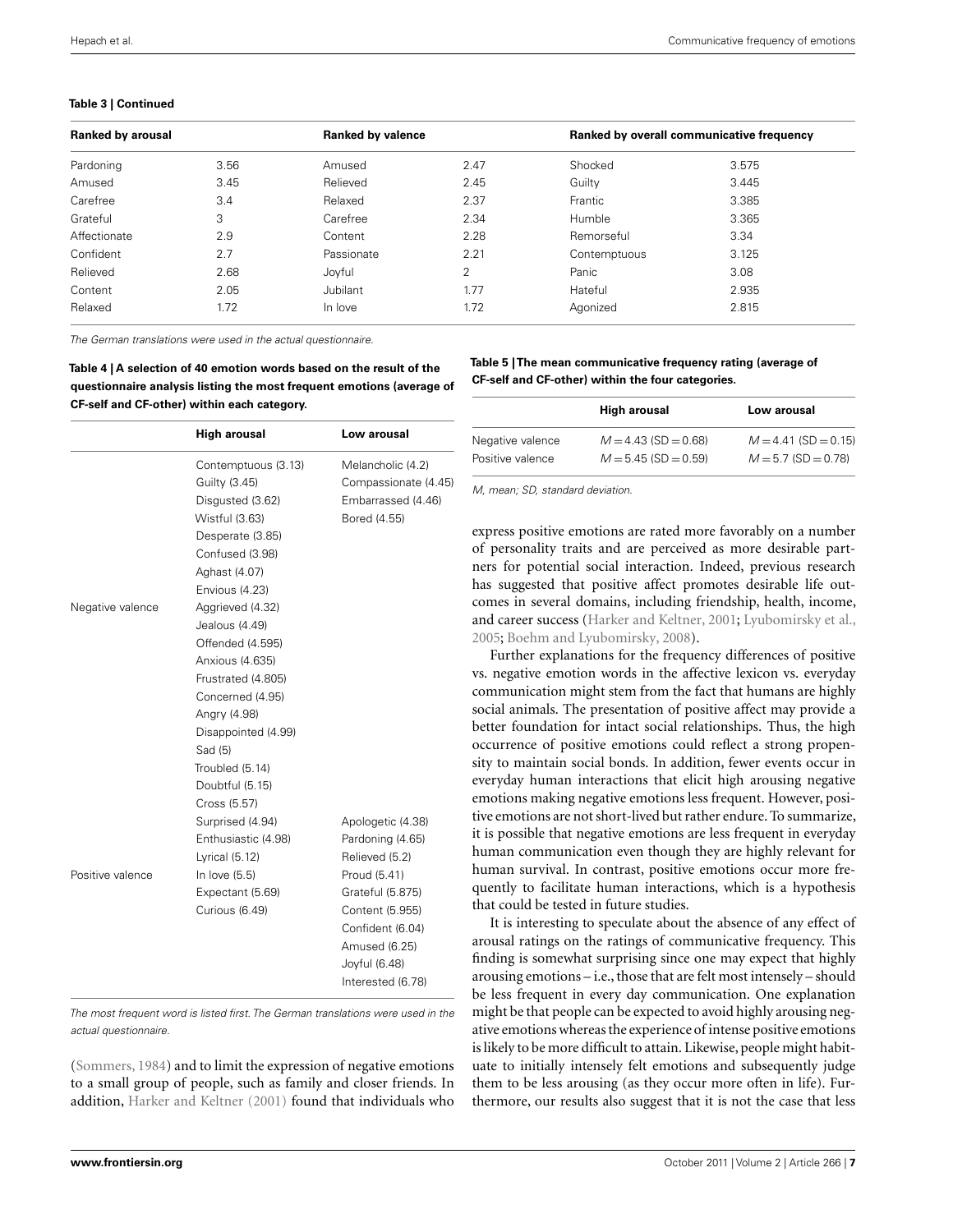arousing emotions are more numerous than high arousing emotions. One may speculate that the absence of an effect of arousal on communicative frequency is due to the possibility that less arousing feelings are not as readily registered and therefore do not make it into conscious awareness – resulting in similar ratings of high an low arousing emotions. These potential explanations may provide interesting questions for future research.

An important aspect that needs to be considered is that participants' responses may have been influenced by a bias toward positive self-reports [\(Taylor and Brown, 1988](#page-8-0)). On this note, participants may have reported experiencing positive emotions more often than negative emotions because they were concerned about preserving a positive self-image. In addition, people are generally likely to avoid leaving a negative impression on others, which could also have influenced their ratings. This notion corresponds to evidence indicating that a person's emotional displays can have important interpersonal consequences with others being more attracted to happy, and more avoidant toward sad people in a variety of contexts [\(Frijda and Mesquita, 1994;](#page-8-0) [Keltner and Kring,](#page-8-0) [1998\)](#page-8-0). Indeed, it has recently been suggested that attracting others by means of positive emotions may have had important fitness implications in human evolution as people who maintain positive emotional dispositions are more effective in their goal pursuits [\(von Hippel and Trivers](#page-8-0), [2011](#page-8-0)). Correspondingly, our results show that very positive (valence ratings of less than 4) emotions were rated to be experienced more often in one-self than to be observed in others, while very negative emotions (valence ratings exceeding 5) were rated to be observed more often in others than experienced in one-self. For the purpose of selecting a set of emotion words for social cognition training tools, we suggested to use the average of both the self- and other-measure taking into account the confounds regarding concerns about self-image and negative impression. Thereby, potential biases in participants' responses are balanced out, thus providing a more parsimonious estimate of an emotion's communicative frequency in everyday life. Therefore, assessing the occurrence of emotions based on two perspectives of self- and other-ratings allowed us to capture the phenomenon that positive as opposed to negative emotions are more numerous in everyday interactions.

An additional important point to make is that the measure of an emotion's communicative frequency is not an assessment of the emotion's significance. In fact, an individual's increased exposure to an emotion may reduce its significance [\(Siddle](#page-8-0), [1991;](#page-8-0) [Wright et al.](#page-8-0), [2001\)](#page-8-0), e.g., phobia patients are treated through repeated exposure to an initially fear-evoking situation. Furthermore, humans develop to attend more readily to negative emotions, possibly because of their significance in behavior adjustment [\(Vaish et al., 2008](#page-8-0)). Moreover, the question of whether, among negative emotions, the least frequent are the most important is beyond the scope of the current paper but an interesting question to follow up on in future studies. In addition, it is possible that the psychological well-being of participants may have influenced their ratings. Participants registered in our database have stated that they did not have any psychological or neurological history prior to study onset. Furthermore, we provided participants with as much time as they needed to fill out the questionnaire.

It has to be acknowledged that our study was carried out in one particular cultural context, i.e., in Germany. While it can be assumed that Germany shares several cultural practices with other western individualistic cultures (such as other western European countries or the USA), it has been pointed out that the cultural practices of emotions, their social functions and connotations can vary, [even within Western cultures \(Averill, 2004; see](#page-8-0) Härtel and Härtel, [2005,](#page-8-0) for a review). Future research could address the issue of communicative frequency and the identification of communicatively frequent emotions in different cultures. This may be particularly important considering potential clinical significance of a representative sample of emotion words for the development of training and diagnostic tools.

Finally, we wanted to show how the information about the frequency of occurrence of emotions can guide researchers to select samples of emotion words when designing clinical tests or socio-emotional intervention tools. A selection of emotion words with respect to valence, arousal, and communicative frequency may potentially be used in tools to enhance treatment efficacy by implementing highly relevant emotion words for everyday communication. Such a differentiated approach to selecting emotions complements recent findings documenting a developmental pattern of the occurrence of various emotion words across childhood [\(Baron-Cohen et al., 2010](#page-8-0)). The concept of assessing the frequency, at which an emotion occurs does not question previous taxonomies, but rather extends them by providing information based on an additional dimension (frequency). For example, this additional dimension can be applied as a criterion to restrict the number of emotion words when designing a tool in order to yield a manageable but relevant selection to everyday human communication.

In sum, the present study provides empirical data showing that positive emotions are experienced and observed more often than negative emotions in human everyday communication in a sample of German participants. These results complement ratings along the rather classic emotion dimensions, valence, and arousal, in further defining the communicative frequency of emotion words. Future studies are needed to validate this finding in other languages (e.g., English) within the same and different cultural circumstances. We additionally show exemplarily how those frequency ratings as a measure of communicative relevance can be utilized to arrive at a manageable set of emotion words for socio-emotional tools. One way to ascertain whether our selection of emotions is useful would be to use them in a social cognition training tool, an endeavor that is currently underway in our laboratory. The success of this intervention in a clinical population will serve as the first benchmark for the efficiency of the presented emotion selection supporting the utility of selecting a subpopulation of emotions from a larger taxonomy.

#### **ACKNOWLEDGMENTS**

This work was supported by the Max Planck Society and the German Research Foundation (Cluster of Excellence "Language of Emotion," EXC 302). We would like to thank Roger Mundry for his advice on statistics.